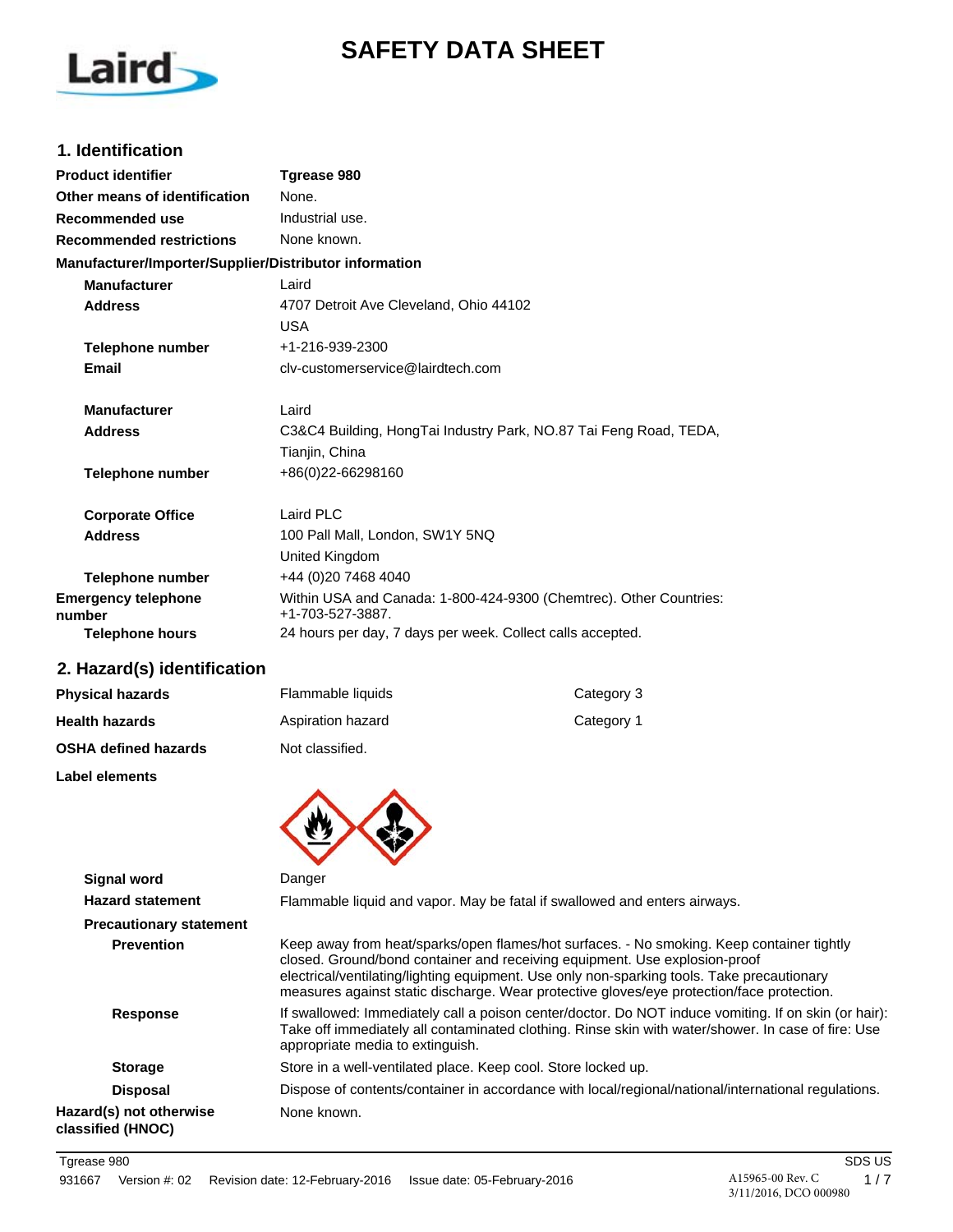# **3. Composition/information on ingredients**

#### **Mixtures**

| <b>Chemical name</b>        | <b>CAS number</b>                                                                                                       | %     |
|-----------------------------|-------------------------------------------------------------------------------------------------------------------------|-------|
| Solvent                     | 64742-48-9                                                                                                              | በ - 1 |
| <b>Composition comments</b> | All concentrations are in percent by weight unless ingredient is a gas. Gas concentrations are in<br>percent by volume. |       |

# **4. First-aid measures**

| <b>Inhalation</b>                                                            | Move to fresh air. Call a physician if symptoms develop or persist.                                                                                                                                               |
|------------------------------------------------------------------------------|-------------------------------------------------------------------------------------------------------------------------------------------------------------------------------------------------------------------|
| <b>Skin contact</b>                                                          | Take off immediately all contaminated clothing. Rinse skin with water/shower. Get medical<br>attention if irritation develops and persists.                                                                       |
| Eye contact                                                                  | Rinse with water. Get medical attention if irritation develops and persists.                                                                                                                                      |
| Ingestion                                                                    | Call a physician or poison control center immediately. Rinse mouth. Do not induce vomiting.                                                                                                                       |
| <b>Most important</b><br>symptoms/effects, acute and<br>delayed              | Exposure may cause temporary irritation, redness, or discomfort. Aspiration may cause pulmonary<br>edema and pneumonitis.                                                                                         |
| Indication of immediate<br>medical attention and special<br>treatment needed | Treat symptomatically. Thermal burns: Flush with water immediately. While flushing, remove<br>clothes which do not adhere to affected area. Call an ambulance. Continue flushing during<br>transport to hospital. |
| <b>General information</b>                                                   | Take off all contaminated clothing immediately. Ensure that medical personnel are aware of the<br>material(s) involved, and take precautions to protect themselves. Wash contaminated clothing<br>before reuse.   |

# **5. Fire-fighting measures**

| Suitable extinguishing media                                     | Water fog. Foam. Dry chemical powder. Dry sand. Carbon dioxide (CO2).                                                                                                                                                     |
|------------------------------------------------------------------|---------------------------------------------------------------------------------------------------------------------------------------------------------------------------------------------------------------------------|
| <b>Unsuitable extinguishing</b><br>media                         | Do not use water jet as an extinguisher, as this will spread the fire. Carbon dioxide (CO2).                                                                                                                              |
| Specific hazards arising from<br>the chemical                    | Vapors may form explosive mixtures with air. Vapors may travel considerable distance to a source<br>of ignition and flash back. During fire, gases hazardous to health may be formed.                                     |
| Special protective equipment<br>and precautions for firefighters | Self-contained breathing apparatus and full protective clothing must be worn in case of fire.<br>Selection of respiratory protection for firefighting: follow the general fire precautions indicated in<br>the workplace. |
| <b>Fire fighting</b><br>equipment/instructions                   | In case of fire and/or explosion do not breathe fumes. Move containers from fire area if you can do<br>so without risk.                                                                                                   |
| <b>Specific methods</b>                                          | Use standard firefighting procedures and consider the hazards of other involved materials.                                                                                                                                |
| <b>General fire hazards</b>                                      | Flammable liquid and vapor.                                                                                                                                                                                               |

# **6. Accidental release measures**

| <b>Personal precautions,</b><br>protective equipment and<br>emergency procedures | Keep unnecessary personnel away. Keep people away from and upwind of spill/leak. Eliminate all<br>ignition sources (no smoking, flares, sparks, or flames in immediate area). Wear appropriate<br>protective equipment and clothing during clean-up. Ensure adequate ventilation. Local authorities<br>should be advised if significant spillages cannot be contained. For personal protection, see section<br>8 of the SDS.                                                                                                                                                                               |
|----------------------------------------------------------------------------------|------------------------------------------------------------------------------------------------------------------------------------------------------------------------------------------------------------------------------------------------------------------------------------------------------------------------------------------------------------------------------------------------------------------------------------------------------------------------------------------------------------------------------------------------------------------------------------------------------------|
| <b>Methods and materials for</b><br>containment and cleaning up                  | Eliminate all ignition sources (no smoking, flares, sparks, or flames in immediate area). Keep<br>combustibles (wood, paper, oil, etc.) away from spilled material. Take precautionary measures<br>against static discharge. Use only non-sparking tools. This product is miscible in water. Prevent<br>product from entering drains. Stop the flow of material, if this is without risk. Following product<br>recovery, flush area with water. Absorb with earth, sand or other non-combustible material and<br>transfer to containers for later disposal. For waste disposal, see section 13 of the SDS. |
| <b>Environmental precautions</b>                                                 | Avoid release to the environment. Prevent further leakage or spillage if safe to do so. Avoid<br>discharge into drains, water courses or onto the ground.                                                                                                                                                                                                                                                                                                                                                                                                                                                  |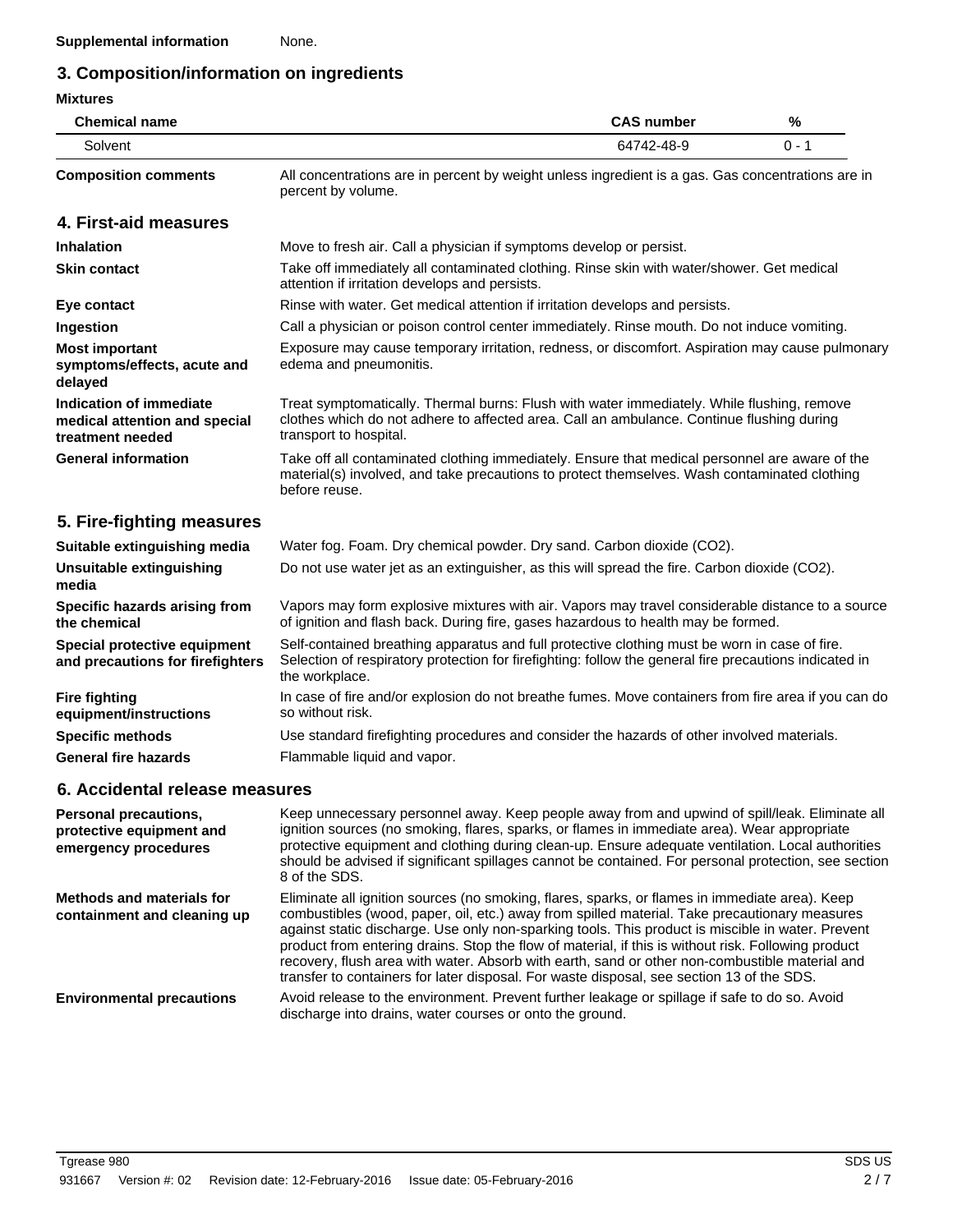# **7. Handling and storage**

Do not handle, store or open near an open flame, sources of heat or sources of ignition. Protect material from direct sunlight. When using do not smoke. Explosion-proof general and local exhaust ventilation. Take precautionary measures against static discharges. All equipment used when handling the product must be grounded. Use non-sparking tools and explosion-proof equipment. Avoid prolonged exposure. Wear appropriate personal protective equipment. Wash hands thoroughly after handling. Avoid release to the environment. Observe good industrial hygiene practices. **Precautions for safe handling** Keep away from heat, sparks and open flame. Prevent electrostatic charge build-up by using common bonding and grounding techniques. Store in a cool, dry place out of direct sunlight. Store in original tightly closed container. Keep in an area equipped with sprinklers. Store away from **Conditions for safe storage, including any incompatibilities**

incompatible materials (see Section 10 of the SDS).

**8. Exposure controls/personal protection**

#### **Occupational exposure limits**

#### **US. OSHA Table Z-1 Limits for Air Contaminants (29 CFR 1910.1000)**

| <b>Components</b>        | Type | Value                |  |
|--------------------------|------|----------------------|--|
| Solvent (CAS 64742-48-9) | PEL  | $400 \text{ mg/m}$ 3 |  |
|                          |      | $100$ ppm            |  |

#### **US. NIOSH: Pocket Guide to Chemical Hazards**

| <b>Components</b>                        | Type                                                                                                                                                                                                                                                                                                                                                                                                                                                             | Value                                                                                                                                                                                          |
|------------------------------------------|------------------------------------------------------------------------------------------------------------------------------------------------------------------------------------------------------------------------------------------------------------------------------------------------------------------------------------------------------------------------------------------------------------------------------------------------------------------|------------------------------------------------------------------------------------------------------------------------------------------------------------------------------------------------|
| Solvent (CAS 64742-48-9)                 | <b>TWA</b>                                                                                                                                                                                                                                                                                                                                                                                                                                                       | 400 mg/m3<br>$100$ ppm                                                                                                                                                                         |
|                                          |                                                                                                                                                                                                                                                                                                                                                                                                                                                                  |                                                                                                                                                                                                |
| <b>Biological limit values</b>           | No biological exposure limits noted for the ingredient(s).                                                                                                                                                                                                                                                                                                                                                                                                       |                                                                                                                                                                                                |
| Appropriate engineering<br>controls      | Explosion-proof general and local exhaust ventilation. Good general ventilation (typically 10 air<br>changes per hour) should be used. Ventilation rates should be matched to conditions. If<br>applicable, use process enclosures, local exhaust ventilation, or other engineering controls to<br>maintain airborne levels below recommended exposure limits. If exposure limits have not been<br>established, maintain airborne levels to an acceptable level. |                                                                                                                                                                                                |
|                                          | Individual protection measures, such as personal protective equipment                                                                                                                                                                                                                                                                                                                                                                                            |                                                                                                                                                                                                |
| <b>Eye/face protection</b>               | Wear safety glasses with side shields (or goggles).                                                                                                                                                                                                                                                                                                                                                                                                              |                                                                                                                                                                                                |
| <b>Skin protection</b>                   |                                                                                                                                                                                                                                                                                                                                                                                                                                                                  |                                                                                                                                                                                                |
| <b>Hand protection</b>                   | supplier.                                                                                                                                                                                                                                                                                                                                                                                                                                                        | Wear appropriate chemical resistant gloves. Suitable gloves can be recommended by the glove                                                                                                    |
| <b>Skin protection</b>                   |                                                                                                                                                                                                                                                                                                                                                                                                                                                                  |                                                                                                                                                                                                |
| Other                                    | Wear suitable protective clothing.                                                                                                                                                                                                                                                                                                                                                                                                                               |                                                                                                                                                                                                |
| <b>Respiratory protection</b>            | been established), an approved respirator must be worn.                                                                                                                                                                                                                                                                                                                                                                                                          | If engineering controls do not maintain airborne concentrations below recommended exposure<br>limits (where applicable) or to an acceptable level (in countries where exposure limits have not |
| <b>Thermal hazards</b>                   | Wear appropriate thermal protective clothing, when necessary.                                                                                                                                                                                                                                                                                                                                                                                                    |                                                                                                                                                                                                |
| <b>General hygiene</b><br>considerations | clothing and protective equipment to remove contaminants.                                                                                                                                                                                                                                                                                                                                                                                                        | When using do not smoke. Always observe good personal hygiene measures, such as washing<br>after handling the material and before eating, drinking, and/or smoking. Routinely wash work        |

### **9. Physical and chemical properties**

#### **Appearance Physical state** Solid, Liquid. **Form** Encapsulated product diluted with a solvent **Color** Gray. **Odor** Slight petroleum odor. **Odor threshold** Not available. **pH** Not applicable. **Melting point/freezing point** Not available. **Initial boiling point and boiling range** Not available.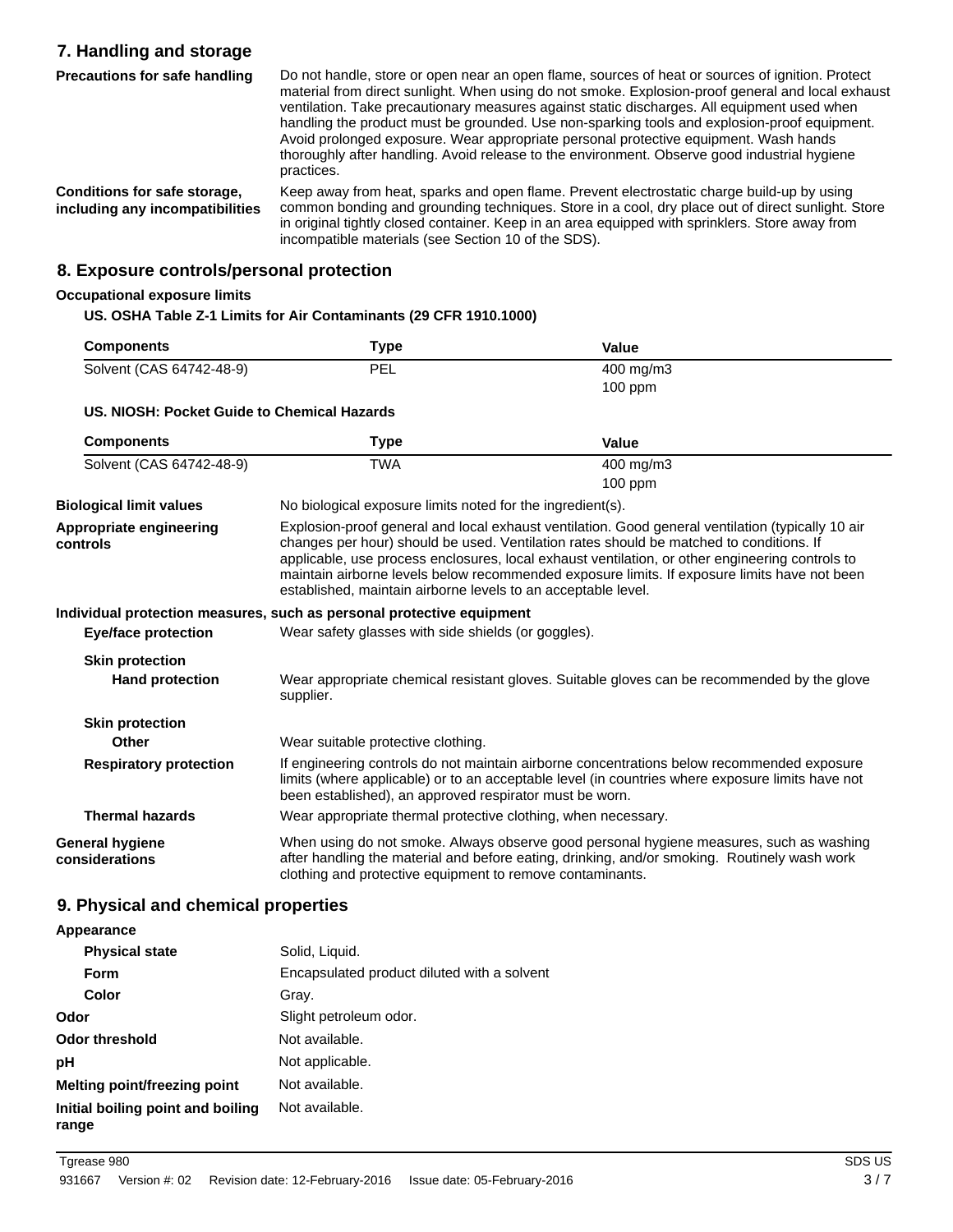| <b>Flash point</b>                                | 129.2 °F (54.0 °C) (ASTM D-56) |
|---------------------------------------------------|--------------------------------|
| <b>Evaporation rate</b>                           | Negative.                      |
| Flammability (solid, gas)                         | Not applicable.                |
| Upper/lower flammability or explosive limits      |                                |
| <b>Flammability limit - lower</b><br>$(\%)$       | $> 0.7 \%$                     |
| <b>Flammability limit - upper</b><br>$(\% )$      | $< 5.4 \%$                     |
| Vapor pressure                                    | Not available.                 |
| Vapor density                                     | Not available.                 |
| <b>Relative density</b>                           | Not available.                 |
| Solubility(ies)                                   |                                |
| <b>Solubility (water)</b>                         | Negative.                      |
| <b>Partition coefficient</b><br>(n-octanol/water) | Not available.                 |
| <b>Auto-ignition temperature</b>                  | 649.4 °F (343 °C)              |
| <b>Decomposition temperature</b>                  | Not available.                 |
| <b>Viscosity</b>                                  | Not applicable.                |
| <b>Other information</b>                          |                                |
| <b>Bulk density</b>                               | $2.35 - 2.55$ (H20=1)          |
| <b>Explosive properties</b>                       | Not explosive.                 |
| <b>Oxidizing properties</b>                       | Not oxidizing.                 |
| VOC (Weight %)                                    | $< 2 \%$                       |

# **10. Stability and reactivity**

| <b>Reactivity</b>                            | The product is stable and non-reactive under normal conditions of use, storage and transport.                                                                                                                    |
|----------------------------------------------|------------------------------------------------------------------------------------------------------------------------------------------------------------------------------------------------------------------|
| <b>Chemical stability</b>                    | Material is stable under normal conditions.                                                                                                                                                                      |
| <b>Possibility of hazardous</b><br>reactions | No dangerous reaction known under conditions of normal use.                                                                                                                                                      |
| <b>Conditions to avoid</b>                   | Avoid heat, sparks, open flames and other ignition sources. Avoid temperatures exceeding the<br>decomposition temperature. Avoid temperatures exceeding the flash point. Contact with<br>incompatible materials. |
| Incompatible materials                       | Strong oxidizing agents.                                                                                                                                                                                         |
| <b>Hazardous decomposition</b><br>products   | Carbon oxides. Metal oxides.                                                                                                                                                                                     |

# **11. Toxicological information**

#### **Information on likely routes of exposure**

| <b>Inhalation</b>                                                                  | Prolonged inhalation may be harmful.                                                                                      |
|------------------------------------------------------------------------------------|---------------------------------------------------------------------------------------------------------------------------|
| <b>Skin contact</b>                                                                | No adverse effects due to skin contact are expected.                                                                      |
| Eye contact                                                                        | Direct contact with eyes may cause temporary irritation.                                                                  |
| Ingestion                                                                          | Droplets of the product aspirated into the lungs through ingestion or vomiting may cause a serious<br>chemical pneumonia. |
| Symptoms related to the<br>physical, chemical and<br>toxicological characteristics | Aspiration may cause pulmonary edema and pneumonitis. Exposure may cause temporary<br>irritation, redness, or discomfort. |
| Information on toxicological effects                                               |                                                                                                                           |
| Acute toxicity                                                                     | Not expected to be acutely toxic.                                                                                         |
| Skin corrosion/irritation                                                          | Prolonged skin contact may cause temporary irritation.                                                                    |
| Serious eye damage/eye<br>irritation                                               | Direct contact with eyes may cause temporary irritation.                                                                  |
| Respiratory or skin sensitization                                                  |                                                                                                                           |
| <b>Respiratory sensitization</b>                                                   | Not a respiratory sensitizer.                                                                                             |
| <b>Skin sensitization</b>                                                          | This product is not expected to cause skin sensitization.                                                                 |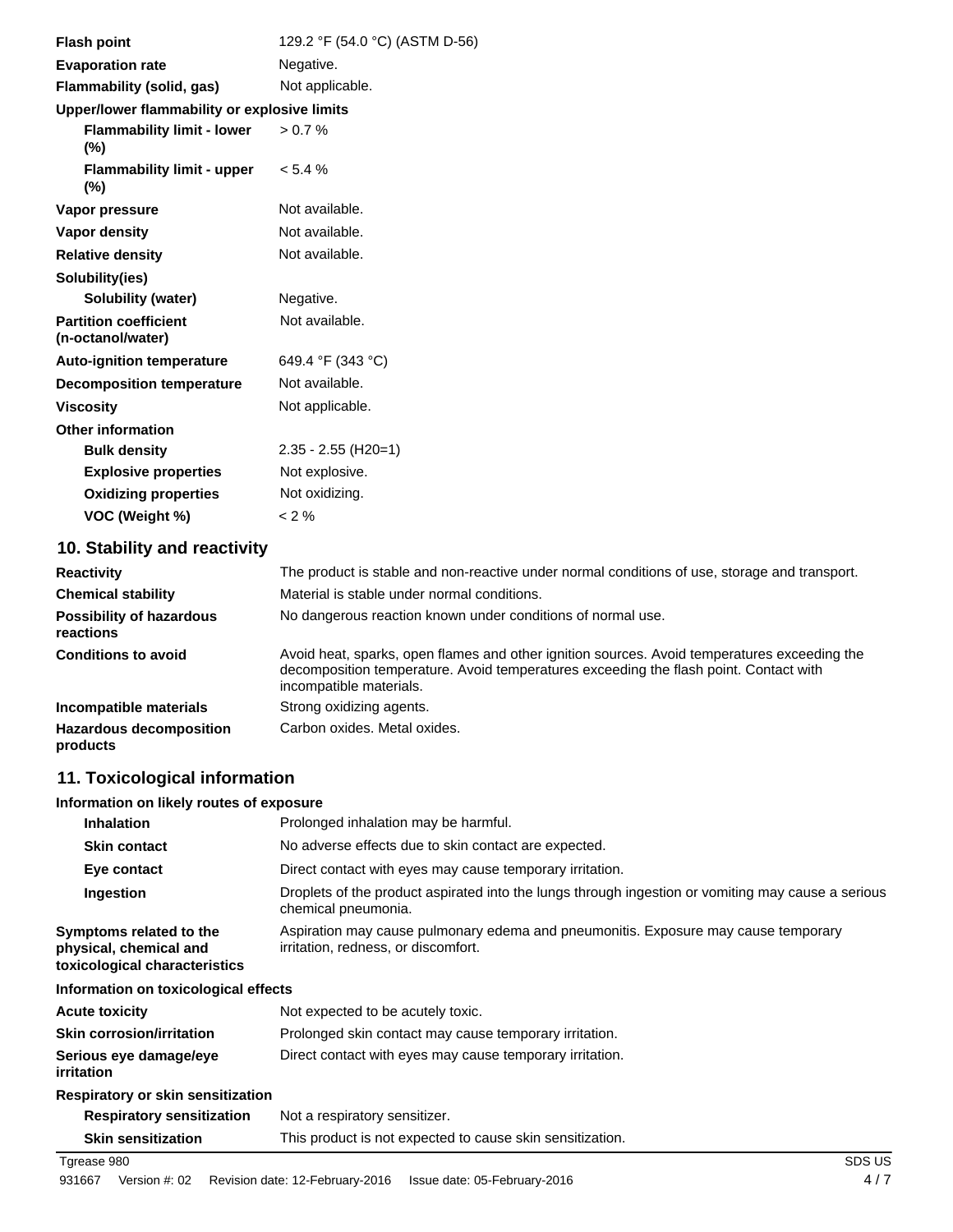| Germ cell mutagenicity                                | No data available to indicate product or any components present at greater than 0.1% are<br>mutagenic or genotoxic.                                                                                   |
|-------------------------------------------------------|-------------------------------------------------------------------------------------------------------------------------------------------------------------------------------------------------------|
| Carcinogenicity                                       | This product is not considered to be a carcinogen by IARC, ACGIH, NTP, or OSHA.                                                                                                                       |
|                                                       | <b>IARC Monographs. Overall Evaluation of Carcinogenicity</b>                                                                                                                                         |
| Not listed.                                           |                                                                                                                                                                                                       |
| <b>NTP Report on Carcinogens</b>                      |                                                                                                                                                                                                       |
| Not listed.                                           |                                                                                                                                                                                                       |
|                                                       | <b>OSHA Specifically Regulated Substances (29 CFR 1910.1001-1050)</b>                                                                                                                                 |
| Not regulated.                                        |                                                                                                                                                                                                       |
| <b>Reproductive toxicity</b>                          | This product is not expected to cause reproductive or developmental effects.                                                                                                                          |
| Specific target organ toxicity -<br>single exposure   | Not classified.                                                                                                                                                                                       |
| Specific target organ toxicity -<br>repeated exposure | Not classified.                                                                                                                                                                                       |
| <b>Aspiration hazard</b>                              | May be fatal if swallowed and enters airways.                                                                                                                                                         |
| <b>Chronic effects</b>                                | Prolonged inhalation may be harmful.                                                                                                                                                                  |
| 12. Ecological information                            |                                                                                                                                                                                                       |
| <b>Ecotoxicity</b>                                    | The product is not classified as environmentally hazardous. However, this does not exclude the<br>possibility that large or frequent spills can have a harmful or damaging effect on the environment. |
|                                                       |                                                                                                                                                                                                       |

| Persistence and degradability    | No data is available on the degradability of this product.                                                                                                                                 |  |
|----------------------------------|--------------------------------------------------------------------------------------------------------------------------------------------------------------------------------------------|--|
| <b>Bioaccumulative potential</b> | No data available.                                                                                                                                                                         |  |
| <b>Mobility in soil</b>          | The product is insoluble in water.                                                                                                                                                         |  |
| Other adverse effects            | No other adverse environmental effects (e.g. ozone depletion, photochemical ozone creation<br>potential, endocrine disruption, global warming potential) are expected from this component. |  |

## **13. Disposal considerations**

| <b>Disposal instructions</b>             | Collect and reclaim or dispose in sealed containers at licensed waste disposal site. Do not allow<br>this material to drain into sewers/water supplies. Do not contaminate ponds, waterways or ditches<br>with chemical or used container. Dispose of contents/container in accordance with<br>local/regional/national/international regulations. |
|------------------------------------------|---------------------------------------------------------------------------------------------------------------------------------------------------------------------------------------------------------------------------------------------------------------------------------------------------------------------------------------------------|
| Local disposal regulations               | Dispose in accordance with all applicable regulations.                                                                                                                                                                                                                                                                                            |
| Hazardous waste code                     | The waste code should be assigned in discussion between the user, the producer and the waste<br>disposal company.                                                                                                                                                                                                                                 |
| Waste from residues / unused<br>products | Dispose of in accordance with local regulations. Empty containers or liners may retain some<br>product residues. This material and its container must be disposed of in a safe manner (see:<br>Disposal instructions).                                                                                                                            |
| <b>Contaminated packaging</b>            | Since emptied containers may retain product residue, follow label warnings even after container is<br>emptied. Empty containers should be taken to an approved waste handling site for recycling or<br>disposal.                                                                                                                                  |

# **14. Transport information**

| <b>DOT</b>                   |                                                                                                          |
|------------------------------|----------------------------------------------------------------------------------------------------------|
| UN number                    | UN1268                                                                                                   |
| UN proper shipping name      | Petroleum distillates, n.o.s. or Petroleum products, n.o.s. (Naphtha (petroleum), hydrotreated<br>heavy) |
| Transport hazard class(es)   |                                                                                                          |
| <b>Class</b>                 | 3                                                                                                        |
| <b>Subsidiary risk</b>       |                                                                                                          |
| Label(s)                     | 3                                                                                                        |
| Packing group                | Ш                                                                                                        |
| Special precautions for user | Read safety instructions, SDS and emergency procedures before handling.                                  |
| <b>Special provisions</b>    | 144, B1, IB3, T4, TP1, TP29                                                                              |
| <b>Packaging exceptions</b>  | 150                                                                                                      |
| Packaging non bulk           | 203                                                                                                      |
| Packaging bulk               | 242                                                                                                      |
| <b>IATA</b>                  |                                                                                                          |
| UN number                    | UN1268                                                                                                   |
| UN proper shipping name      | Petroleum products, n.o.s. (Naphtha (petroleum), hydrotreated heavy)                                     |

Tgrease 980 SDS US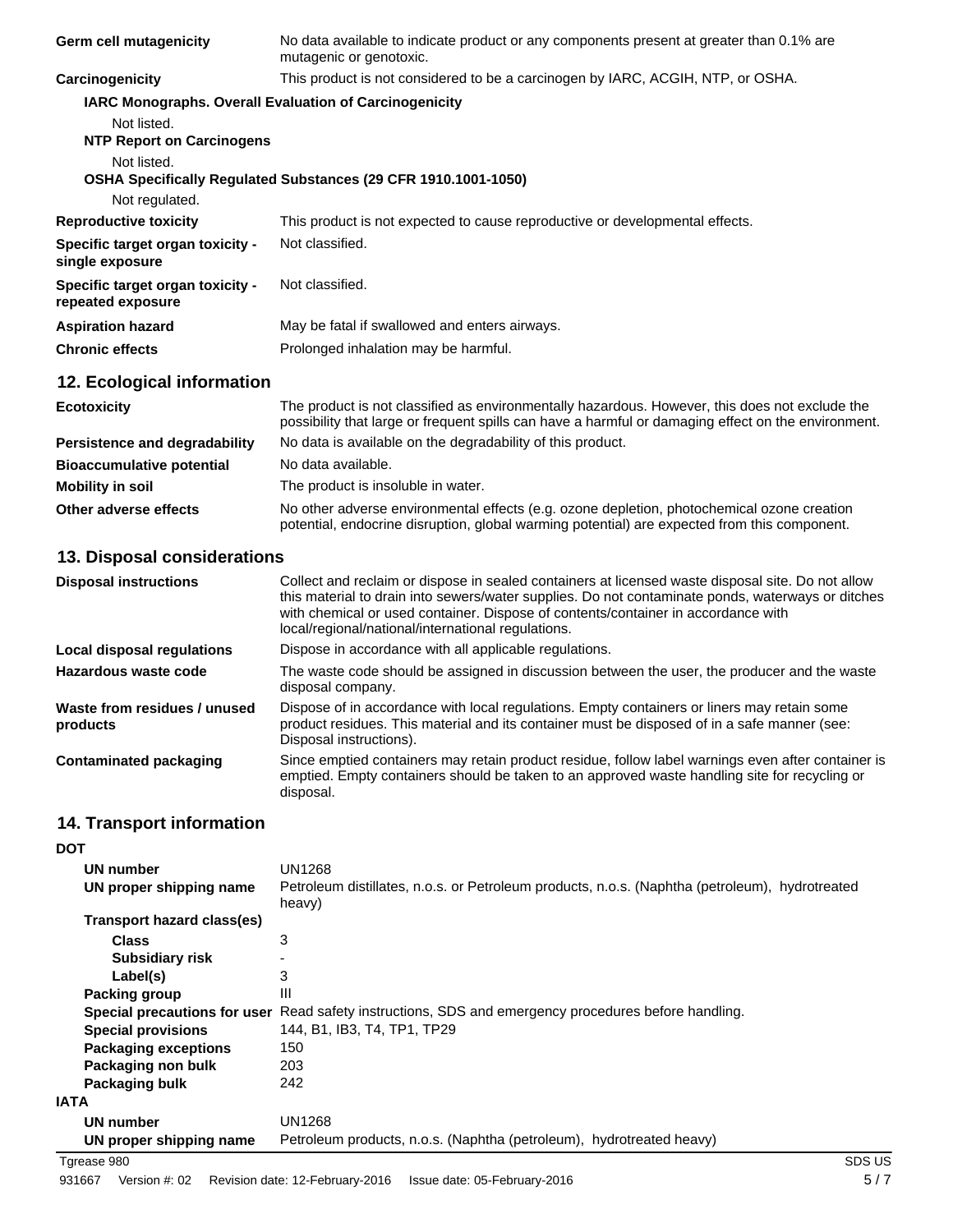|      | <b>Transport hazard class(es)</b>                                                                                                                                                                                            |                                                                                                                      |                        |                       |  |
|------|------------------------------------------------------------------------------------------------------------------------------------------------------------------------------------------------------------------------------|----------------------------------------------------------------------------------------------------------------------|------------------------|-----------------------|--|
|      | <b>Class</b>                                                                                                                                                                                                                 | 3                                                                                                                    |                        |                       |  |
|      | <b>Subsidiary risk</b>                                                                                                                                                                                                       | $\blacksquare$                                                                                                       |                        |                       |  |
|      | <b>Packing group</b>                                                                                                                                                                                                         | Ш                                                                                                                    |                        |                       |  |
|      | <b>Environmental hazards</b><br><b>ERG Code</b>                                                                                                                                                                              | No.<br>3L                                                                                                            |                        |                       |  |
|      | Special precautions for user Read safety instructions, SDS and emergency procedures before handling.                                                                                                                         |                                                                                                                      |                        |                       |  |
| IMDG |                                                                                                                                                                                                                              |                                                                                                                      |                        |                       |  |
|      | <b>UN number</b>                                                                                                                                                                                                             | <b>UN1268</b>                                                                                                        |                        |                       |  |
|      | UN proper shipping name                                                                                                                                                                                                      | PETROLEUM DISTILLATES, N.O.S. or PETROLEUM PRODUCTS, N.O.S. (NAPHTHA                                                 |                        |                       |  |
|      |                                                                                                                                                                                                                              | (PETROLEUM), HYDROTREATED HEAVY)                                                                                     |                        |                       |  |
|      | <b>Transport hazard class(es)</b>                                                                                                                                                                                            |                                                                                                                      |                        |                       |  |
|      | <b>Class</b>                                                                                                                                                                                                                 | 3                                                                                                                    |                        |                       |  |
|      | <b>Subsidiary risk</b>                                                                                                                                                                                                       |                                                                                                                      |                        |                       |  |
|      | <b>Packing group</b>                                                                                                                                                                                                         | $\mathsf{III}$                                                                                                       |                        |                       |  |
|      | <b>Environmental hazards</b>                                                                                                                                                                                                 |                                                                                                                      |                        |                       |  |
|      | <b>Marine pollutant</b>                                                                                                                                                                                                      | No.                                                                                                                  |                        |                       |  |
|      | <b>EmS</b>                                                                                                                                                                                                                   | F-E, S-E                                                                                                             |                        |                       |  |
|      | Special precautions for user Read safety instructions, SDS and emergency procedures before handling.                                                                                                                         | Not established.                                                                                                     |                        |                       |  |
|      | Transport in bulk according to<br>Annex II of MARPOL 73/78 and<br>the IBC Code                                                                                                                                               |                                                                                                                      |                        |                       |  |
|      | 15. Regulatory information                                                                                                                                                                                                   |                                                                                                                      |                        |                       |  |
|      | <b>US federal regulations</b>                                                                                                                                                                                                | This product is a "Hazardous Chemical" as defined by the OSHA Hazard Communication<br>Standard, 29 CFR 1910.1200.    |                        |                       |  |
|      | TSCA Section 12(b) Export Notification (40 CFR 707, Subpt. D)<br>Not regulated.<br>OSHA Specifically Regulated Substances (29 CFR 1910.1001-1050)<br>Not regulated.<br><b>CERCLA Hazardous Substance List (40 CFR 302.4)</b> |                                                                                                                      | <b>LISTED</b>          |                       |  |
|      | Filler (CAS 1314-13-2)                                                                                                                                                                                                       |                                                                                                                      |                        |                       |  |
|      | Superfund Amendments and Reauthorization Act of 1986 (SARA)                                                                                                                                                                  |                                                                                                                      |                        |                       |  |
|      | <b>Hazard categories</b>                                                                                                                                                                                                     | Immediate Hazard - Yes<br>Delayed Hazard - No<br>Fire Hazard - Yes<br>Pressure Hazard - No<br>Reactivity Hazard - No |                        |                       |  |
|      | SARA 302 Extremely hazardous substance<br>Not listed.                                                                                                                                                                        |                                                                                                                      |                        |                       |  |
|      | SARA 311/312 Hazardous<br>chemical                                                                                                                                                                                           | Yes                                                                                                                  |                        |                       |  |
|      | SARA 313 (TRI reporting)<br><b>Chemical name</b>                                                                                                                                                                             |                                                                                                                      | <b>CAS number</b>      | % by wt.              |  |
|      | Filler<br>Filler                                                                                                                                                                                                             |                                                                                                                      | 7429-90-5<br>1314-13-2 | $66 - 81$<br>$0 - 11$ |  |
|      | Other federal regulations                                                                                                                                                                                                    |                                                                                                                      |                        |                       |  |
|      | Clean Air Act (CAA) Section 112 Hazardous Air Pollutants (HAPs) List<br>Not regulated.                                                                                                                                       |                                                                                                                      |                        |                       |  |
|      | Clean Air Act (CAA) Section 112(r) Accidental Release Prevention (40 CFR 68.130)<br>Not regulated.                                                                                                                           |                                                                                                                      |                        |                       |  |
|      | <b>Safe Drinking Water Act</b><br>(SDWA)                                                                                                                                                                                     | Not regulated.                                                                                                       |                        |                       |  |
|      | US state regulations                                                                                                                                                                                                         |                                                                                                                      |                        |                       |  |
|      | US. Massachusetts RTK - Substance List                                                                                                                                                                                       |                                                                                                                      |                        |                       |  |
|      | Filler (CAS 1314-13-2)<br>Filler (CAS 7429-90-5)                                                                                                                                                                             |                                                                                                                      |                        |                       |  |
|      |                                                                                                                                                                                                                              |                                                                                                                      |                        |                       |  |